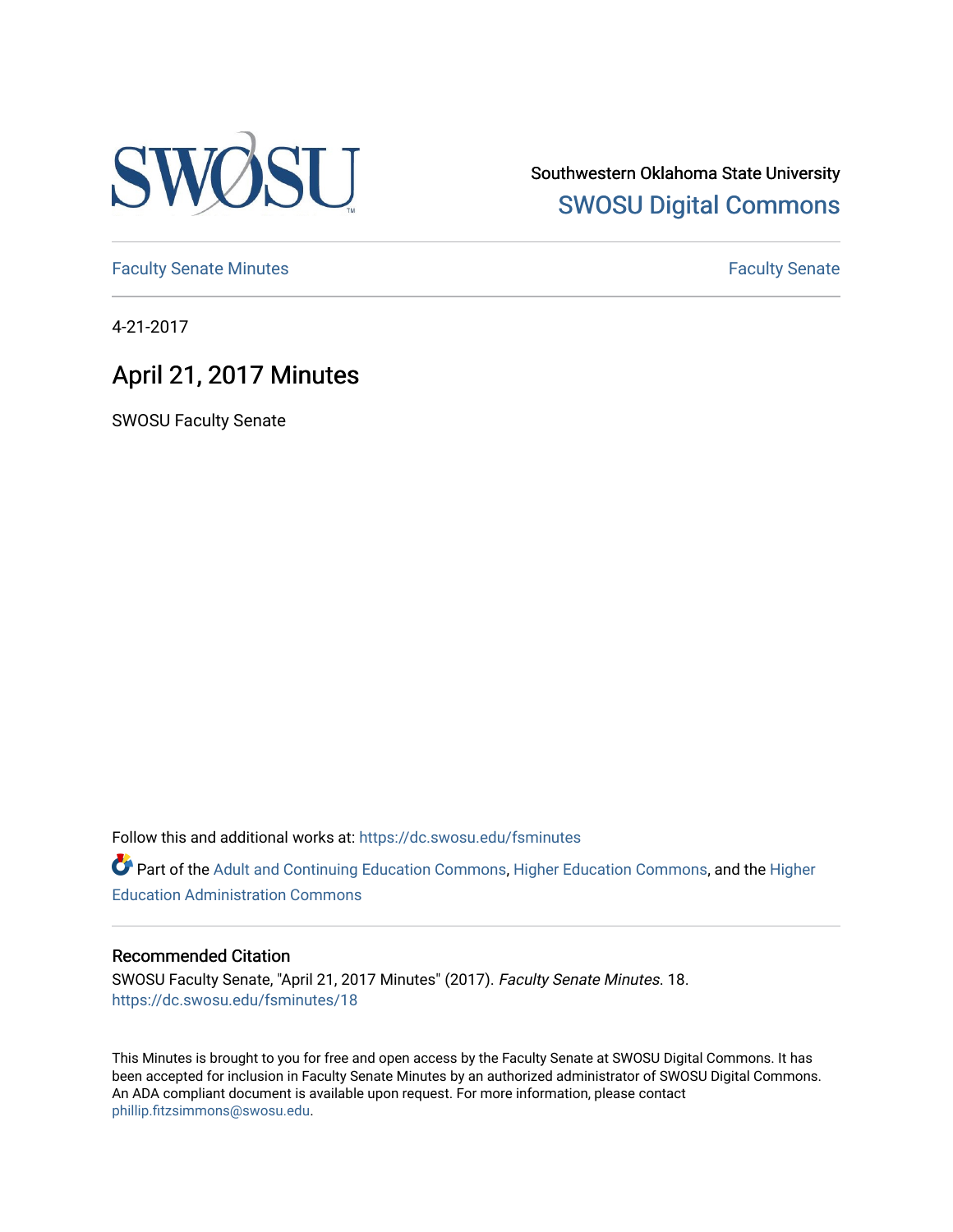# SWOSU Faculty Senate

April 21, 2017 Approved Minutes

- I. **Call to Order:** Faculty Senate President Tom McNamara called the April meeting of the SWOSU Faculty Senate to Order at 2:02 p.m. in HEC 201.
- II. **Establishment of a Quorum:** Ric Baugher, Guy Biyogmam, Tammy Blatnick, Krista Brooks, Dayna Coker via ITV, Tommye Davis via ITV, Stacey DiPaolo, Jerry Dunn, Jared Edwards, Robin Griffeath, Brian Rickel for Rita Hays, LeaAnne Hume, Jieun Chang for Sunu Kodumthara, Doug Linder, Scott Long, Tom McNamara, Evette Meliza, Bo Pagliasotti, Eric Paul, Cynthia Pena, Jon Woltz for Linda Pye, Hank Ramsey, Ann Russell, Hardeep Saluja, Lisa Schroeder, Amanda Smith, Karen Sweeney, Wayne Trail, Cheri Walker via ITV, and Sharon Lawrence for Jessica Young.
- **III. Certification of Substitutes:** Jieun Chang will attend in place of Sunu Kodumthara; Jon Woltz will substitute for Linda Pye; Brian Rickel will substitute for Rita Hays; and Sharon Lawrence will substitute for Jessica Young.
- **IV. Presentation of Visitors:** None
- **V. Approval of Minutes:** Minutes approved by voice vote.
- **VI. Announcements:**
	- A. President Tom McNamara
		- 1. The State Budget will be in flux through the end of the legislative session.
		- 2. The administration has submitted for grants aimed at strengthening institutions. These funds, if awarded, will be used for the following.
			- a) Purchasing appropriate modules for the Jenzabar upgrades. There are components that made data for advising and retention more easily available.
			- b) Hiring a consultant to administer the system change over.
			- c) Repurposing of existing space to accommodate an advising center.
			- d) Stipends for part time positions in said advising center.
			- e) Further funding for academic coaches.
			- f) Additional ZOOM licenses.
		- 3. Enrollment has increased by approximately 2% over this time last year.
		- 4. Please encourage freshman advisees to enroll for their Fall 2017 courses.
		- 5. The "20% rule" concerning overload and interim pay has been replaced. The new rule is that overload shall not exceed 25% of normal load for faculty.
		- 6. Commencement will be held on Saturday, May 6th for CPGS and CAS. Degrees from COP will be conferred on Friday, May 5th. Check [Commencement times and staging for Spring 2017](http://www.swosu.edu/commencement/)  [Ceremony](http://www.swosu.edu/commencement/) for more information..
	- B. Secretary/Treasurer Karen Sweeney
		- 1. Roll Sheet—please sign
		- 2. Treasurer's Report
			- a) Banc First Account
				- (1) March Balance: \$1,621.18
				- (2) Current Balance: \$1,621.18
			- b) University Account
				- (1) March Balance: \$105.01
				- (2) Current Balance: \$105.01
	- C. President-Elect Jerry Dunn: Nothing to Report
	- D. Past President Jared Edwards: Nothing to Report
	- E. Student Government Representative: None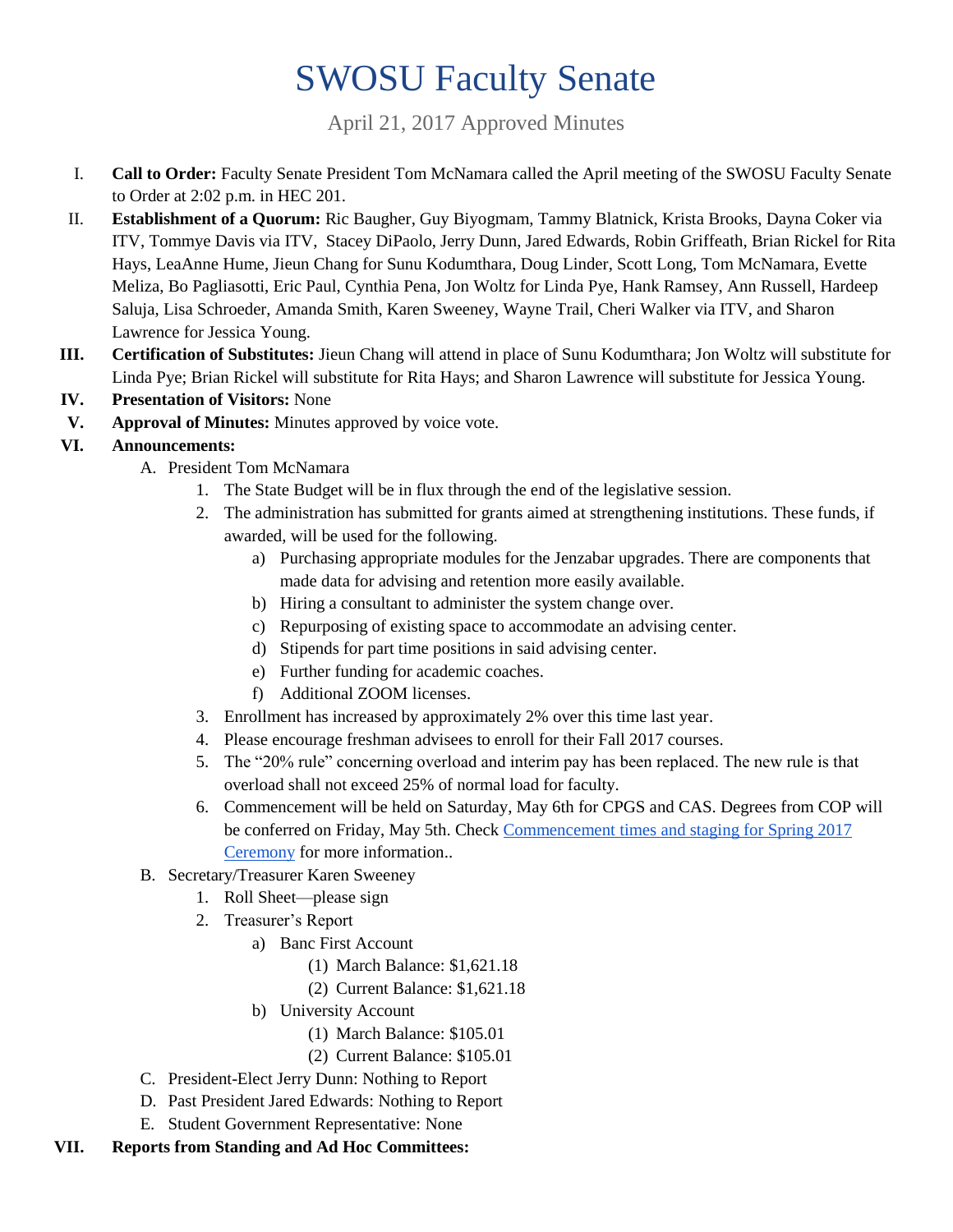- **A. Nominating Committee:** See Appendices A and B for the nominating committees reports.
	- **1. Faculty Senate Motion 04-01-2017:** Motion to accept the 2017 Faculty Senate Committee Slate ballot, with one (1) change, that being to substitute Alex Lee for Raygan Chain on the Academic Appeals Committee, passed by a voice vote without opposition.

#### **VIII. Unfinished Business:** None

### **IX. New Business:**

**Motion 04-02-2017:** The Faculty Athletic Representative shall have a permanent, non-voting seat in the Faculty Senate. **Rationale:** This would be to give the Faculty Senate a direct line information to all athletic questions and information which may arise while senate is in session.

Motion failed by voice vote.

**Point of Information:** Faculty Senate will implement a standing invitation for the Faculty Athletic Representative to attend all Faculty Senate meetings.

**Point of Information:** The following will be part of the Faculty Handbook for the next academic year.

## **Office Hours**

Full-time faculty are expected to keep a minimum of ten regular office hours each week during fall and spring semesters. Part-time (adjunct) faculty are required to hold a proportionate number of office hours. For summer courses, a minimum of one office hour per credit hour of teaching load should be posted each week. Additional office hours should be made available by appointment.

Office hours may include physical office hours, online hours, or by phone, and the proportion of each type of office hours should reflect the format of teaching (i.e. face-to-face teachers should have physical office hours). It is recommended that office hours be maintained in both mornings and afternoons. Office hours should be posted on or near the office door.

X. **Adjournment:** 2:50 p.m.

#### XI. **Next Meeting Monday, May 1st at 4:00 pm**

Respectfully submitted, Tom McNamara, Faculty Senate President Karen Sweeney, Faculty Senate Secretary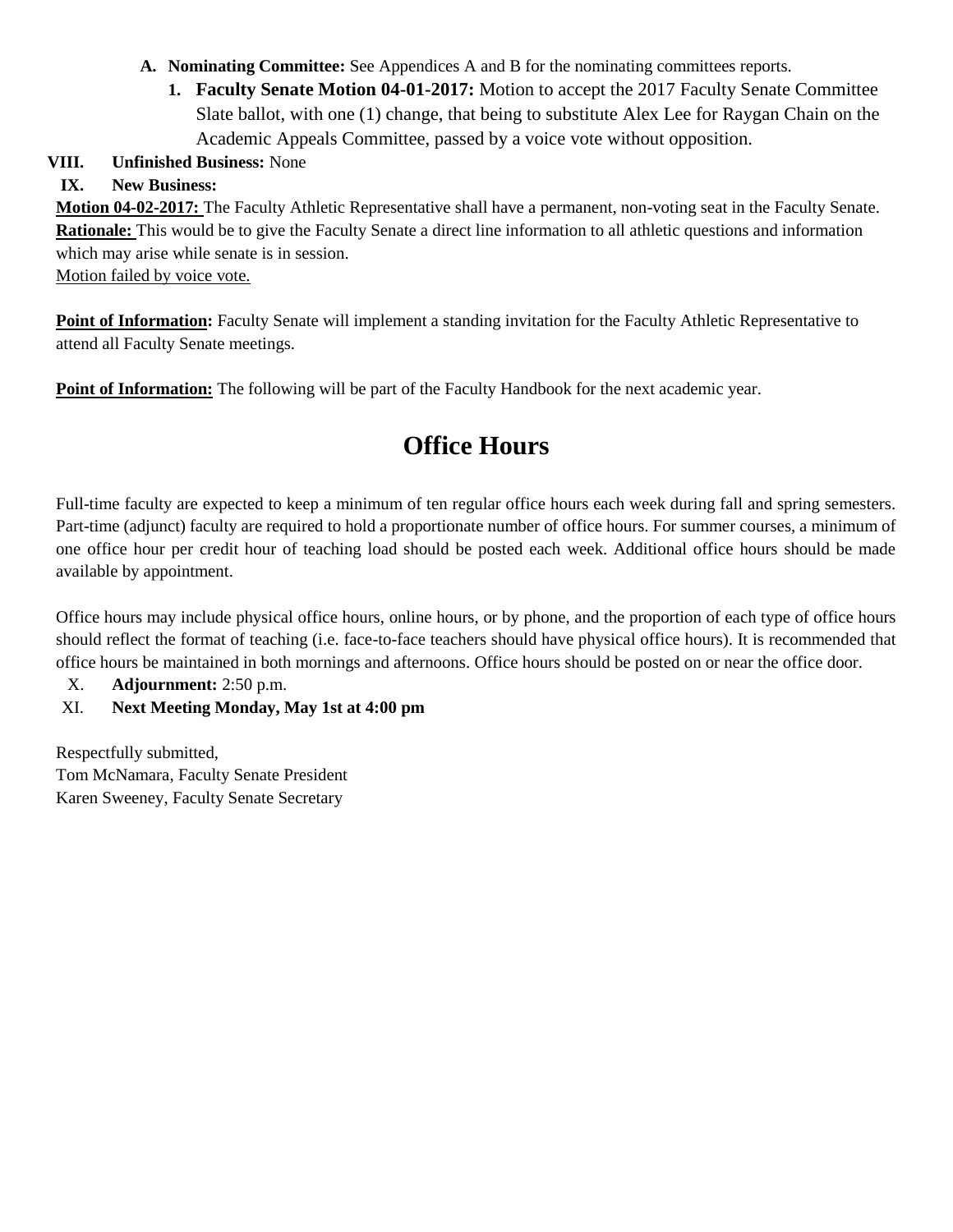### Appendix A: Standing Committee Ballot

| G 2017 FACULTY SENATE COMMITTEE BALLOT<br>Office/Committee<br>College |                       | Nominee                                                                                                                                                                                                          | <b>BALLOT</b> |
|-----------------------------------------------------------------------|-----------------------|------------------------------------------------------------------------------------------------------------------------------------------------------------------------------------------------------------------|---------------|
| <b>FS President-Elect</b>                                             |                       |                                                                                                                                                                                                                  | X" to vote    |
| FS Secretary-Treasurer                                                |                       |                                                                                                                                                                                                                  |               |
| Academic Appeals                                                      |                       | <b>VOTE FOR FIVE</b><br>Marcy Tanner<br>E.K. Jeong<br>Jieun Chang<br>Anne Pate<br><b>Tracy Henry</b><br>Swarup Ghosh<br>Sylvia Esjornson<br>Veronica McGowan<br>Edna Patatanian<br>Raygan Chain<br>Jared Edwards |               |
| Academic Suspension Appeals Council                                   |                       | <b>VOTE FOR</b><br>Marcy Tanner<br>Jieun Chang<br>Swarup Ghosh<br>Zach Jones<br>Veronica McGowan<br>Edna Patatanian                                                                                              |               |
| Appellate Committee on Dismissal of<br>Tenured Faculty and Grievance  |                       | <b>VOTE FOR</b><br>John Hayden<br>Howard Kurtz<br>Mindy Burgess                                                                                                                                                  |               |
| <b>Benefits</b>                                                       | ASSOC.&               | <b>VOTE FOR ONE</b><br>Renea Bagzis                                                                                                                                                                              |               |
| Bernhardt                                                             | <b>ARTS &amp; SCI</b> | <b>VOTE FOR ONE</b><br>Tugba Sevin<br>E.K. Jeong<br><b>Howard Kurtz</b>                                                                                                                                          |               |
|                                                                       | PROF. & GRAD          | VOTE FOR ONE<br><b>Trish Wald</b>                                                                                                                                                                                |               |
|                                                                       | ASSOC.&               | VOTE FOR ONE<br>Sheana Thompson                                                                                                                                                                                  |               |
|                                                                       | COP                   | <b>VOTE FOR ONE</b><br>Sarah Ramsey                                                                                                                                                                              |               |
| Campus Environment                                                    |                       | VOTE FOR ONE<br>Carlos Baldo<br>Zach Jones<br><b>Brian Rickel</b>                                                                                                                                                |               |
| Excellence in Teaching and Learning<br>Committee                      | ARTS & SCI            | VOTE FOR ONE<br>Kristen Griffeath<br>Siriporn Peters<br>E.K. Jeong<br>Jieun Chang<br>Sylvia Esjornson                                                                                                            |               |
|                                                                       | PROF. & GRAD          | VOTE FOR ONE<br>Todd Wiggen<br>Amy Barnett<br>Carie Strauch<br>Raygan Chain                                                                                                                                      |               |
|                                                                       | ASSOC. &              | VOTE FOR ONE<br>Michelle Ervin                                                                                                                                                                                   |               |
|                                                                       | LIBRARY               | VOTE FOR ONE<br>Phillip Fitzsimmons                                                                                                                                                                              |               |
| <b>Faculty Development</b>                                            | <b>ARTS &amp; SCI</b> | <b>VOTE FOR ONE</b><br>Kristen Griffeath<br>E.K. Jeong<br>Jieun Chang<br>Swarup Ghosh<br>Regina McGrane                                                                                                          |               |
|                                                                       | PROF. & GRAD          | <b>VOTE FOR ONE</b><br>Todd Wiggen<br>Carie Strauch<br>Raygan Chain                                                                                                                                              |               |
|                                                                       | LIBRARY               | VOTE FOR ONE<br><b>April Miller</b><br>Phillip Fitzsimmons                                                                                                                                                       |               |
| Financial Assistance Advisory & Appeals                               |                       | VOTE FOR ONE<br>Swarup Ghosh                                                                                                                                                                                     |               |
| Intellectual Property                                                 |                       | VOTE FOR TWO<br>Siriporn Peters<br>Jieun Chang<br><b>Howard Kurtz</b><br>Ted Brown<br>Zach Jones<br><b>Brian Rickel</b><br>Phillip Fitzsimmons<br>Jon Henrikson                                                  |               |